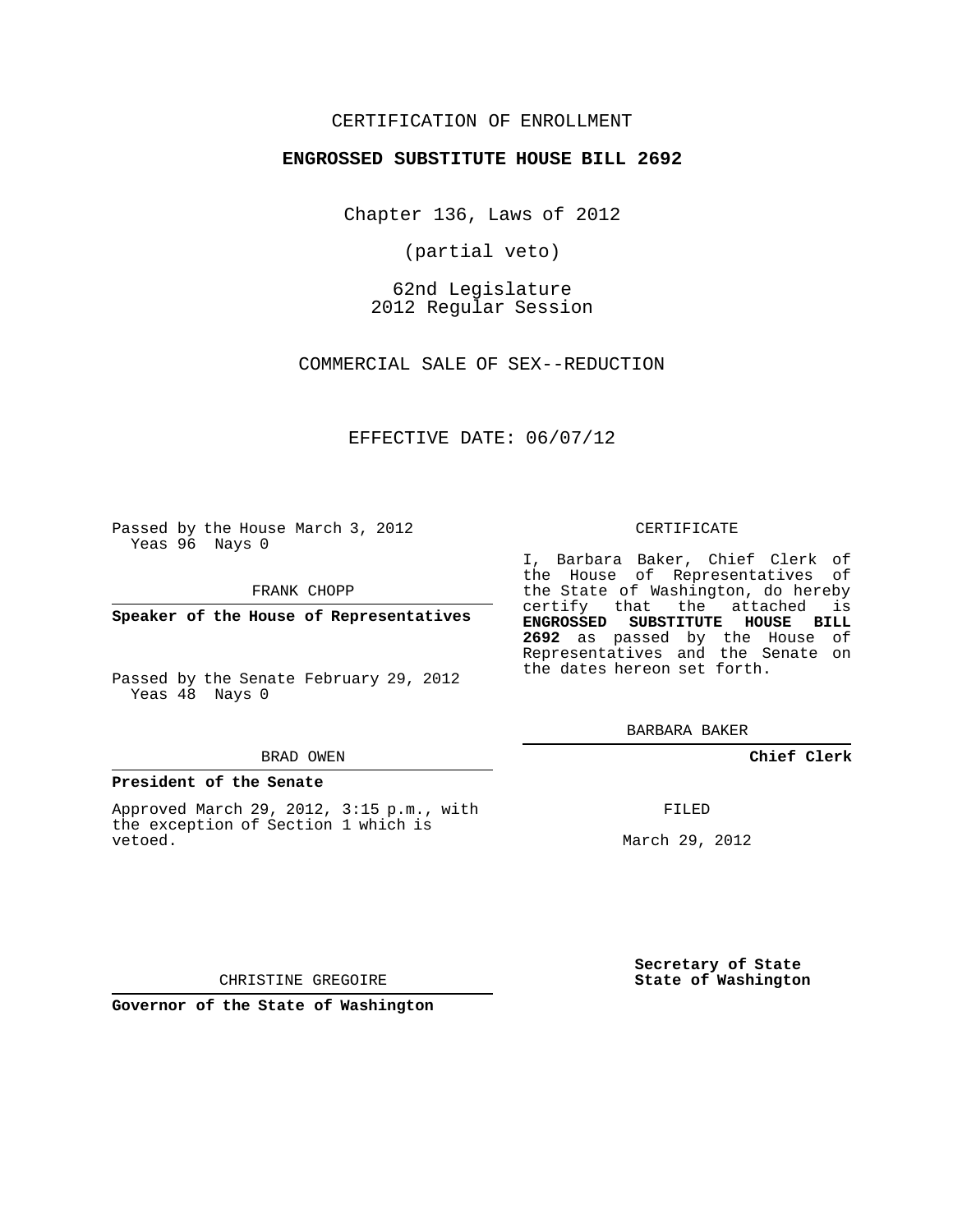# **ENGROSSED SUBSTITUTE HOUSE BILL 2692** \_\_\_\_\_\_\_\_\_\_\_\_\_\_\_\_\_\_\_\_\_\_\_\_\_\_\_\_\_\_\_\_\_\_\_\_\_\_\_\_\_\_\_\_\_

\_\_\_\_\_\_\_\_\_\_\_\_\_\_\_\_\_\_\_\_\_\_\_\_\_\_\_\_\_\_\_\_\_\_\_\_\_\_\_\_\_\_\_\_\_

AS AMENDED BY THE SENATE

Passed Legislature - 2012 Regular Session

## **State of Washington 62nd Legislature 2012 Regular Session**

**By** House Public Safety & Emergency Preparedness (originally sponsored by Representatives Orwall, Asay, Parker, Carlyle, Kelley, Hurst, Ormsby, Kagi, Dickerson, Upthegrove, Goodman, Pettigrew, Maxwell, Dahlquist, Dammeier, Moscoso, Pearson, and Kenney)

READ FIRST TIME 01/31/12.

1 AN ACT Relating to the reduction of the commercial sale of sex; 2 amending RCW 9A.88.120, 9A.88.130, 3.50.100, 3.62.020, 3.62.040, 3 10.82.070, and 35.20.220; and prescribing penalties.

4 BE IT ENACTED BY THE LEGISLATURE OF THE STATE OF WASHINGTON:

 5 *\*Sec. 1. RCW 9A.88.120 and 2007 c 368 s 12 are each amended to read* 6 *as follows:*

 *(1)(a) In addition to penalties set forth in RCW 9A.88.010, 9A.88.030, and 9A.88.090, a person who is either convicted or given a deferred sentence or a deferred prosecution or who has entered into a statutory or nonstatutory diversion agreement as a result of an arrest for violating RCW 9A.88.010, 9A.88.030, 9A.88.090, or comparable county or municipal ordinances shall be assessed a fifty dollar fee.*

 *(b)(i) In addition to penalties set forth in RCW 9A.88.110, a person who is either convicted or given a deferred sentence or a deferred prosecution or who has entered into a statutory or nonstatutory diversion agreement as a result of an arrest for violating RCW 9A.88.110 or a comparable county or municipal ordinance shall be assessed a ((one hundred fifty dollar)) fee in the amount of:*

19 *(A) One thousand five hundred dollars for the first offense;*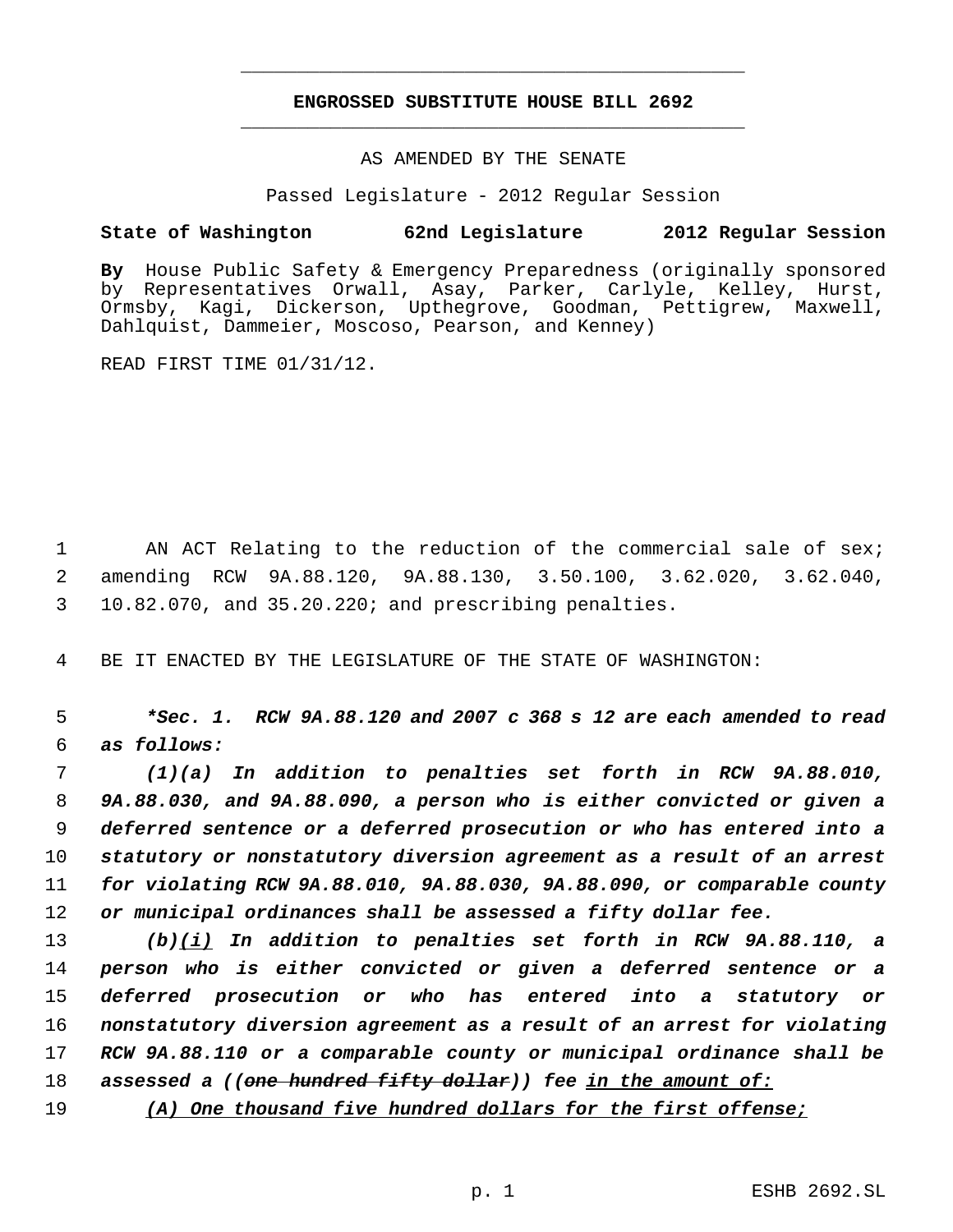- *(B) Two thousand five hundred dollars for the second offense; and (C) Five thousand dollars for the third and each subsequent offense.*
- *(ii) The court shall not reduce, waive, or suspend payment of all or part of the assessed fees in this section unless it finds, on the record, that the offender does not have the ability to pay the fees, in which case it may reduce the fees by an amount up to two-thirds of the maximum allowable fees.*

 *(iii) Fees assessed under this subsection (1)(b) shall be collected by the clerk of court and be remitted to the treasurer of the county where the offense occurred for deposit in the county general fund, except in cases in which the offense occurred in a city or town that provides for its own law enforcement, in which case these amounts shall be remitted to the treasurer of the city or town for deposit in the general fund of the city or town. Revenue from the fees must be used for local efforts to reduce the commercial sale of sex including, but not limited to, increased enforcement of commercial sex laws.*

 *(A) At least fifty percent of the revenue from fees imposed under this subsection (1)(b) must be spent on prevention, including education programs for offenders, such as john school, and rehabilitative services, such as mental health and substance abuse counseling, parenting skills training, housing relief, education, vocational training, drop-in centers, and employment counseling.*

 *(B) Revenues from these fees are not subject to the distribution requirements under RCW 3.50.100, 3.62.020, 3.62.040, 10.82.070, or 35.20.220.*

 *(c) In addition to penalties set forth in RCW 9A.88.070 and 9A.88.080, a person who is either convicted or given a deferred sentence or a deferred prosecution or who has entered into a statutory or nonstatutory diversion agreement as a result of an arrest for violating RCW 9A.88.070, 9A.88.080, or comparable county or municipal ordinances shall be assessed a three hundred dollar fee.*

 *(2) The court may not suspend payment of all or part of the fee unless it finds that the person does not have the ability to pay.*

 *(3) When a minor has been adjudicated a juvenile offender or has entered into a statutory or nonstatutory diversion agreement for an offense which, if committed by an adult, would constitute a violation under this chapter or comparable county or municipal ordinances, the*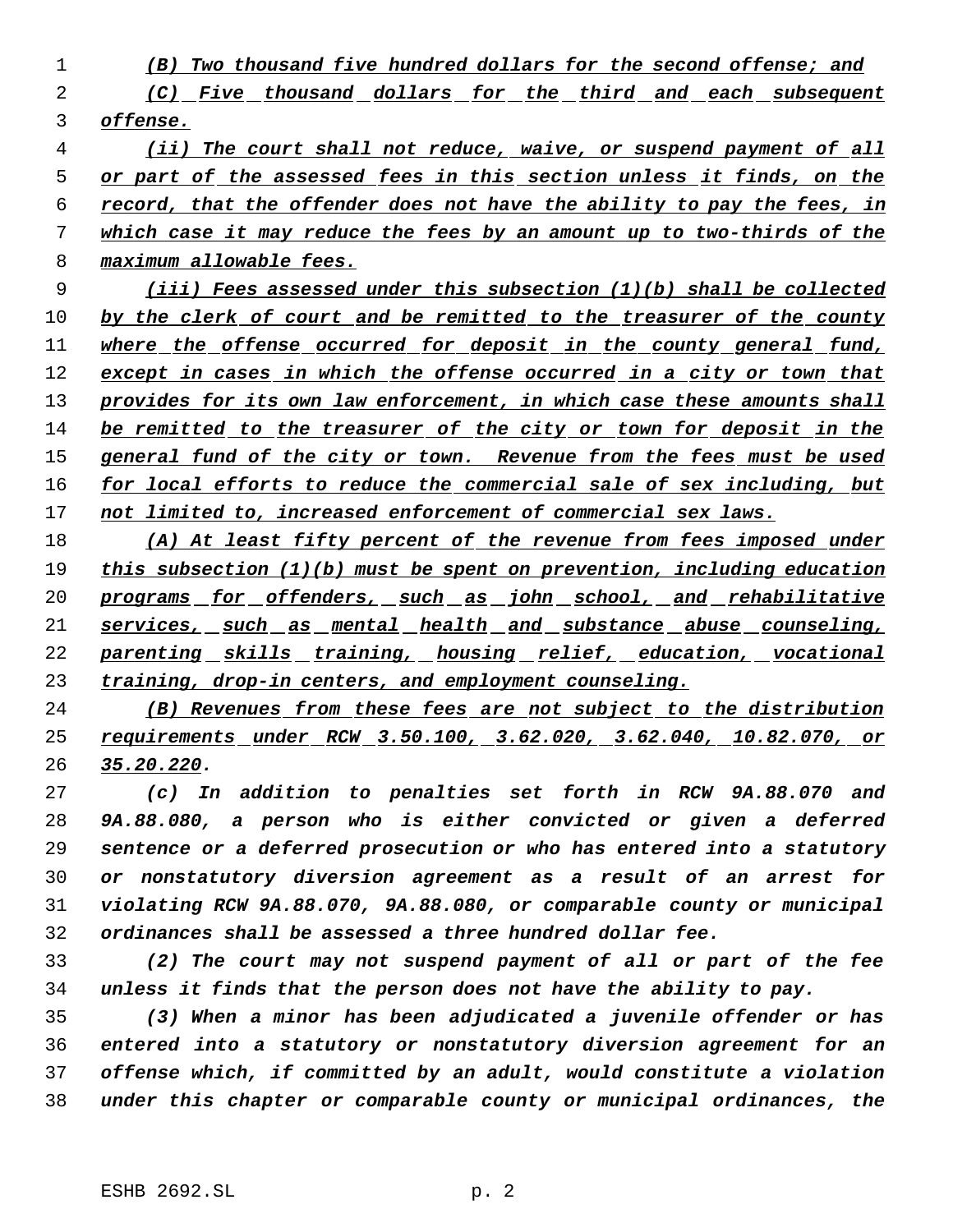*court shall assess the fee as specified under subsection (1) of this section. The court may not suspend payment of all or part of the fee unless it finds that the minor does not have the ability to pay the fee.*

 *(4) Any fee assessed under this section shall be collected by the clerk of the court and distributed each month to the state treasurer for deposit in the prostitution prevention and intervention account under RCW 43.63A.740 for the purpose of funding prostitution prevention and intervention activities.*

*(5) For the purposes of this section:*

 *(a) "Statutory or nonstatutory diversion agreement" means an agreement under RCW 13.40.080 or any written agreement between a person accused of an offense listed in subsection (1) of this section and a court, county, or city prosecutor, or designee thereof, whereby the person agrees to fulfill certain conditions in lieu of prosecution.*

 *(b) "Deferred sentence" means a sentence that will not be carried out if the defendant meets certain requirements, such as complying with the conditions of probation. \*Sec. 1 was vetoed. See message at end of chapter.*

 **Sec. 2.** RCW 9A.88.130 and 1999 c 327 s 2 are each amended to read as follows:

 (1) When sentencing or imposing conditions on a person convicted 22 of, or receiving a deferred sentence or deferred prosecution for, violating RCW 9A.88.110 or 9.68A.100, the court must impose a requirement that the offender:

 (a) Not be subsequently arrested for patronizing a prostitute or 26 ((patronizing-a-juvenile-prostitute)) commercial sexual abuse of a minor;  $((and))$ 

 (b) Remain outside the geographical area, prescribed by the court, in which the person was arrested for violating RCW 9A.88.110 or 9.68A.100, unless such a requirement would interfere with the person's legitimate employment or residence or otherwise be infeasible; and

 (c) Fulfill the terms of a program, if a first-time offender, designated by the sentencing court, designed to educate offenders about the negative costs of prostitution.

 (2) This requirement is in addition to the penalties set forth in RCW 9A.88.110, 9A.88.120, and 9.68A.100.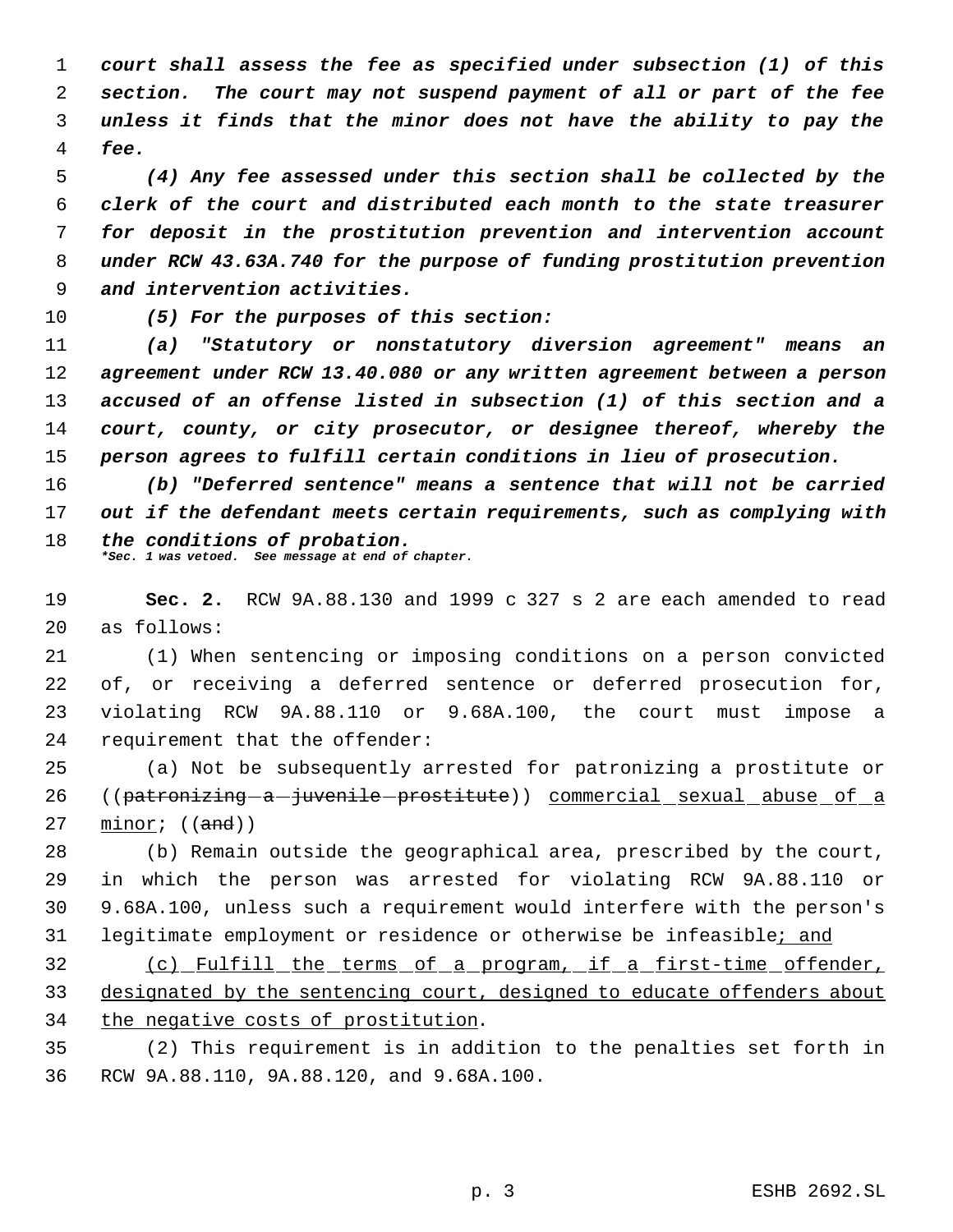**Sec. 3.** RCW 3.50.100 and 2009 c 479 s 3 are each amended to read as follows:

 (1) Costs in civil and criminal actions may be imposed as provided in district court. All fees, costs, fines, forfeitures and other money imposed by any municipal court for the violation of any municipal or town ordinances shall be collected by the court clerk and, together with any other noninterest revenues received by the clerk, shall be deposited with the city or town treasurer as a part of the general fund of the city or town, or deposited in such other fund of the city or town, or deposited in such other funds as may be designated by the laws of the state of Washington.

12 (2) Except as provided in RCW  $9A.88.120$  and 10.99.080, the city treasurer shall remit monthly thirty-two percent of the noninterest money received under this section, other than for parking infractions, and certain costs to the state treasurer. "Certain costs" as used in this subsection, means those costs awarded to prevailing parties in civil actions under RCW 4.84.010 or 36.18.040, or those costs awarded against convicted defendants in criminal actions under RCW 10.01.160, 10.46.190, or 36.18.040, or other similar statutes if such costs are specifically designated as costs by the court and are awarded for the specific reimbursement of costs incurred by the state, county, city, or town in the prosecution of the case, including the fees of defense counsel. Money remitted under this subsection to the state treasurer shall be deposited in the state general fund.

 (3) The balance of the noninterest money received under this section shall be retained by the city and deposited as provided by law. (4) Penalties, fines, bail forfeitures, fees, and costs may accrue interest at the rate of twelve percent per annum, upon assignment to a collection agency. Interest may accrue only while the case is in collection status.

 (5) Interest retained by the court on penalties, fines, bail forfeitures, fees, and costs shall be split twenty-five percent to the state treasurer for deposit in the state general fund, twenty-five percent to the state treasurer for deposit in the judicial information system account as provided in RCW 2.68.020, twenty-five percent to the city general fund, and twenty-five percent to the city general fund to fund local courts.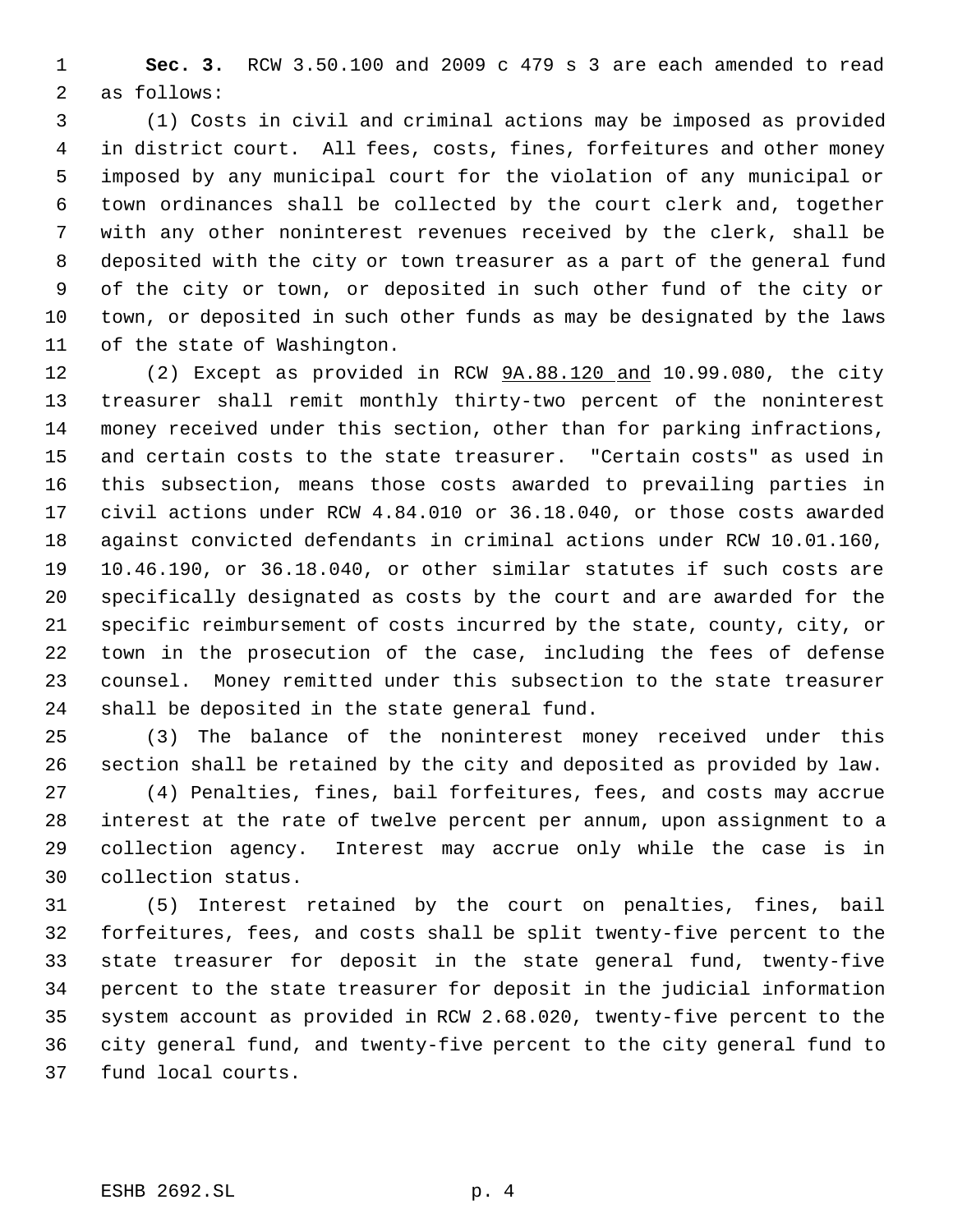**Sec. 4.** RCW 3.62.020 and 2011 1st sp.s. c 44 s 1 are each amended to read as follows:

 (1) Except as provided in subsection (4) of this section, all costs, fees, fines, forfeitures and penalties assessed and collected in whole or in part by district courts, except costs, fines, forfeitures and penalties assessed and collected, in whole or in part, because of the violation of city ordinances, shall be remitted by the clerk of the district court to the county treasurer at least monthly, together with a financial statement as required by the state auditor, noting the information necessary for crediting of such funds as required by law.

 (2) Except as provided in RCW 9A.88.120, 10.99.080, and this section, the county treasurer shall remit thirty-two percent of the noninterest money received under subsection (1) of this section except certain costs to the state treasurer. "Certain costs" as used in this subsection, means those costs awarded to prevailing parties in civil actions under RCW 4.84.010 or 36.18.040, or those costs awarded against convicted defendants in criminal actions under RCW 10.01.160, 10.46.190, or 36.18.040, or other similar statutes if such costs are specifically designated as costs by the court and are awarded for the specific reimbursement of costs incurred by the state or county in the prosecution of the case, including the fees of defense counsel. With the exception of funds to be transferred to the judicial stabilization trust account under RCW 3.62.060(2), money remitted under this subsection to the state treasurer shall be deposited in the state general fund.

 (3) The balance of the noninterest money received by the county treasurer under subsection (1) of this section shall be deposited in the county current expense fund. Funds deposited under this subsection that are attributable to the county's portion of a surcharge imposed under RCW 3.62.060(2) must be used to support local trial court and court-related functions.

 (4) All money collected for county parking infractions shall be remitted by the clerk of the district court at least monthly, with the information required under subsection (1) of this section, to the county treasurer for deposit in the county current expense fund.

 (5) Penalties, fines, bail forfeitures, fees, and costs may accrue interest at the rate of twelve percent per annum, upon assignment to a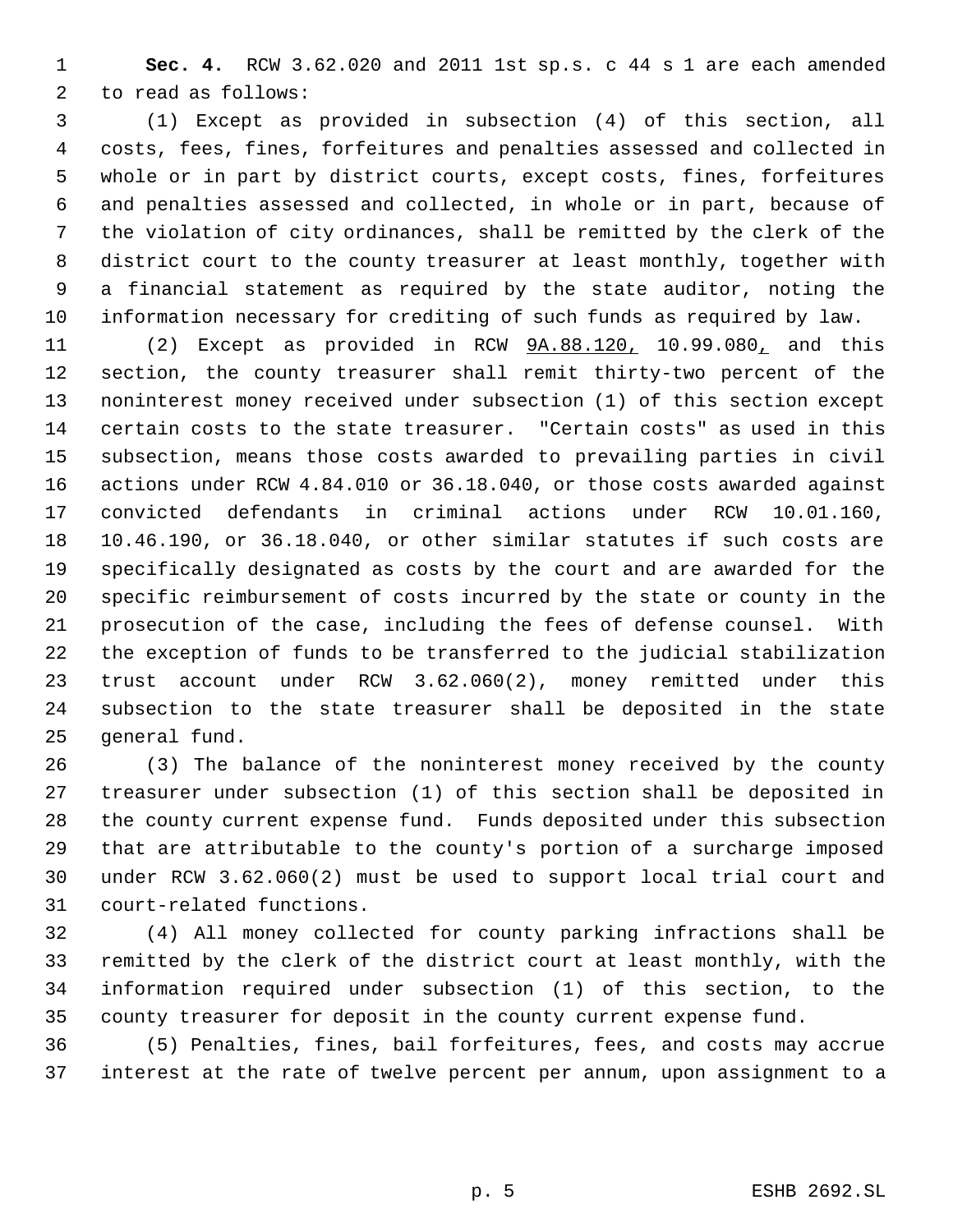collection agency. Interest may accrue only while the case is in collection status.

 (6) Interest retained by the court on penalties, fines, bail forfeitures, fees, and costs shall be split twenty-five percent to the state treasurer for deposit in the state general fund, twenty-five percent to the state treasurer for deposit in the judicial information system account as provided in RCW 2.68.020, twenty-five percent to the county current expense fund, and twenty-five percent to the county current expense fund to fund local courts.

 **Sec. 5.** RCW 3.62.040 and 2009 c 479 s 6 are each amended to read as follows:

 (1) Except as provided in subsection (4) of this section, all costs, fines, forfeitures and penalties assessed and collected, in whole or in part, by district courts because of violations of city ordinances shall be remitted by the clerk of the district court at least monthly directly to the treasurer of the city wherein the violation occurred.

 (2) Except as provided in RCW 9A.88.120 and 10.99.080, the city treasurer shall remit monthly thirty-two percent of the noninterest money received under this section, other than for parking infractions and certain costs, to the state treasurer. "Certain costs" as used in this subsection, means those costs awarded to prevailing parties in civil actions under RCW 4.84.010 or 36.18.040, or those costs awarded against convicted defendants in criminal actions under RCW 10.01.160, 10.46.190, or 36.18.040, or other similar statutes if such costs are specifically designated as costs by the court and are awarded for the specific reimbursement of costs incurred by the state, county, city, or town in the prosecution of the case, including the fees of defense counsel. Money remitted under this subsection to the state treasurer shall be deposited in the state general fund.

 (3) The balance of the noninterest money received under this section shall be retained by the city and deposited as provided by law. (4) All money collected for city parking infractions shall be remitted by the clerk of the district court at least monthly to the city treasurer for deposit in the city's general fund.

(5) Penalties, fines, bail forfeitures, fees, and costs may accrue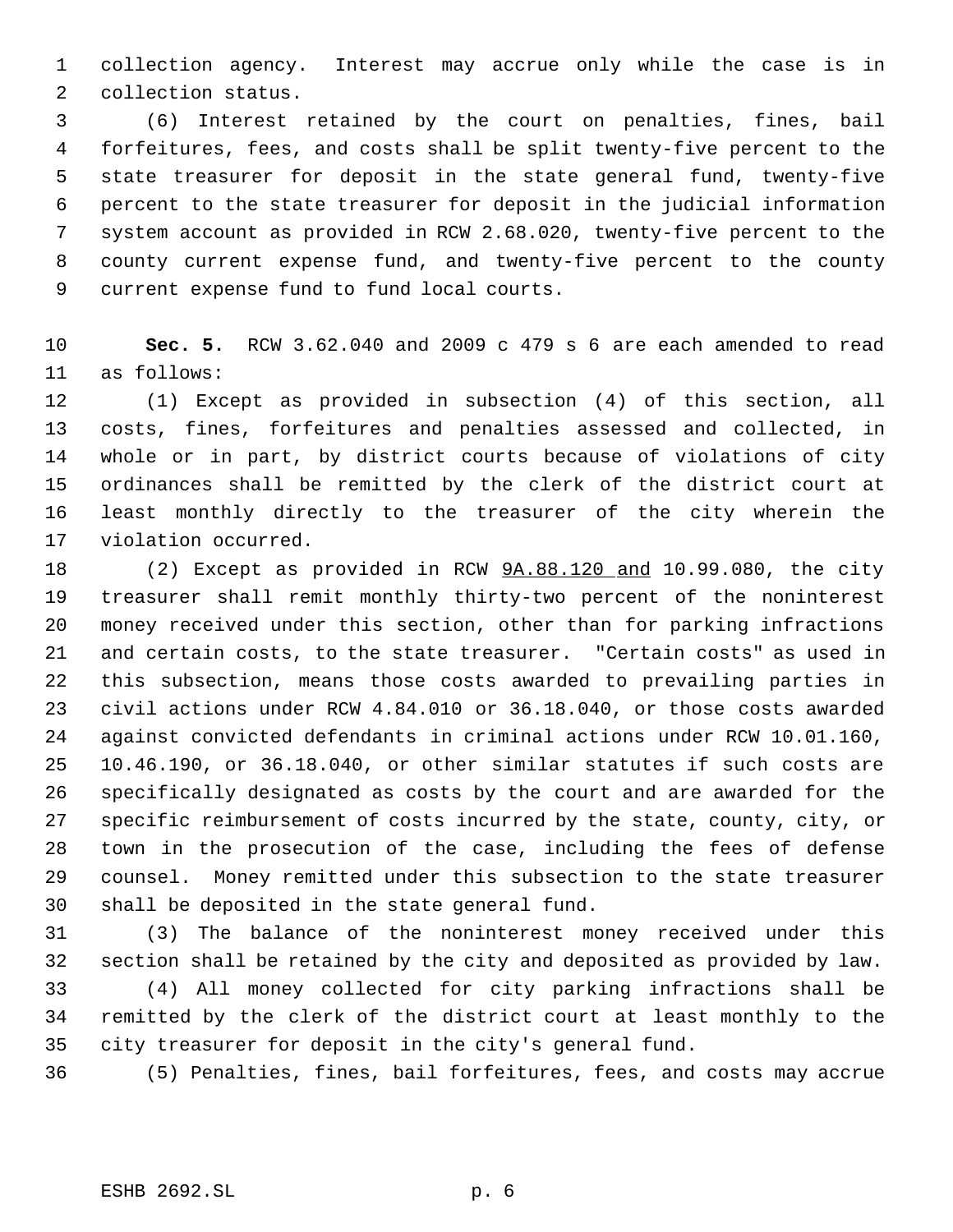interest at the rate of twelve percent per annum, upon assignment to a collection agency. Interest may accrue only while the case is in collection status.

 (6) Interest retained by the court on penalties, fines, bail forfeitures, fees, and costs shall be split twenty-five percent to the state treasurer for deposit in the state general fund, twenty-five percent to the state treasurer for deposit in the judicial information system account as provided in RCW 2.68.020, twenty-five percent to the city general fund, and twenty-five percent to the city general fund to fund local courts.

 **Sec. 6.** RCW 10.82.070 and 2009 c 479 s 13 are each amended to read as follows:

 (1) All sums of money derived from costs, fines, penalties, and forfeitures imposed or collected, in whole or in part, by a superior court for violation of orders of injunction, mandamus and other like writs, for contempt of court, or for breach of the penal laws shall be paid in cash by the person collecting the same, within twenty days after the collection, to the county treasurer of the county in which the same have accrued.

 (2) Except as provided in RCW 9A.88.120 and 10.99.080, the county treasurer shall remit monthly thirty-two percent of the money received under this section except for certain costs to the state treasurer for deposit in the state general fund and shall deposit the remainder as provided by law. "Certain costs" as used in this subsection, means those costs awarded to prevailing parties in civil actions under RCW 4.84.010 or 36.18.040, or those costs awarded against convicted defendants in criminal actions under RCW 10.01.160, 10.46.190, or 36.18.040, or other similar statutes if such costs are specifically designated as costs by the court and are awarded for the specific reimbursement of costs incurred by the state or county in the prosecution of the case, including the fees of defense counsel. Costs or assessments awarded to dedicated accounts, state or local, are not subject to this state allocation or to RCW 7.68.035.

 (3) All fees, fines, forfeitures and penalties collected or assessed by a district court because of the violation of a state law shall be remitted as provided in chapter 3.62 RCW as now exists or is later amended. All fees, fines, forfeitures, and penalties collected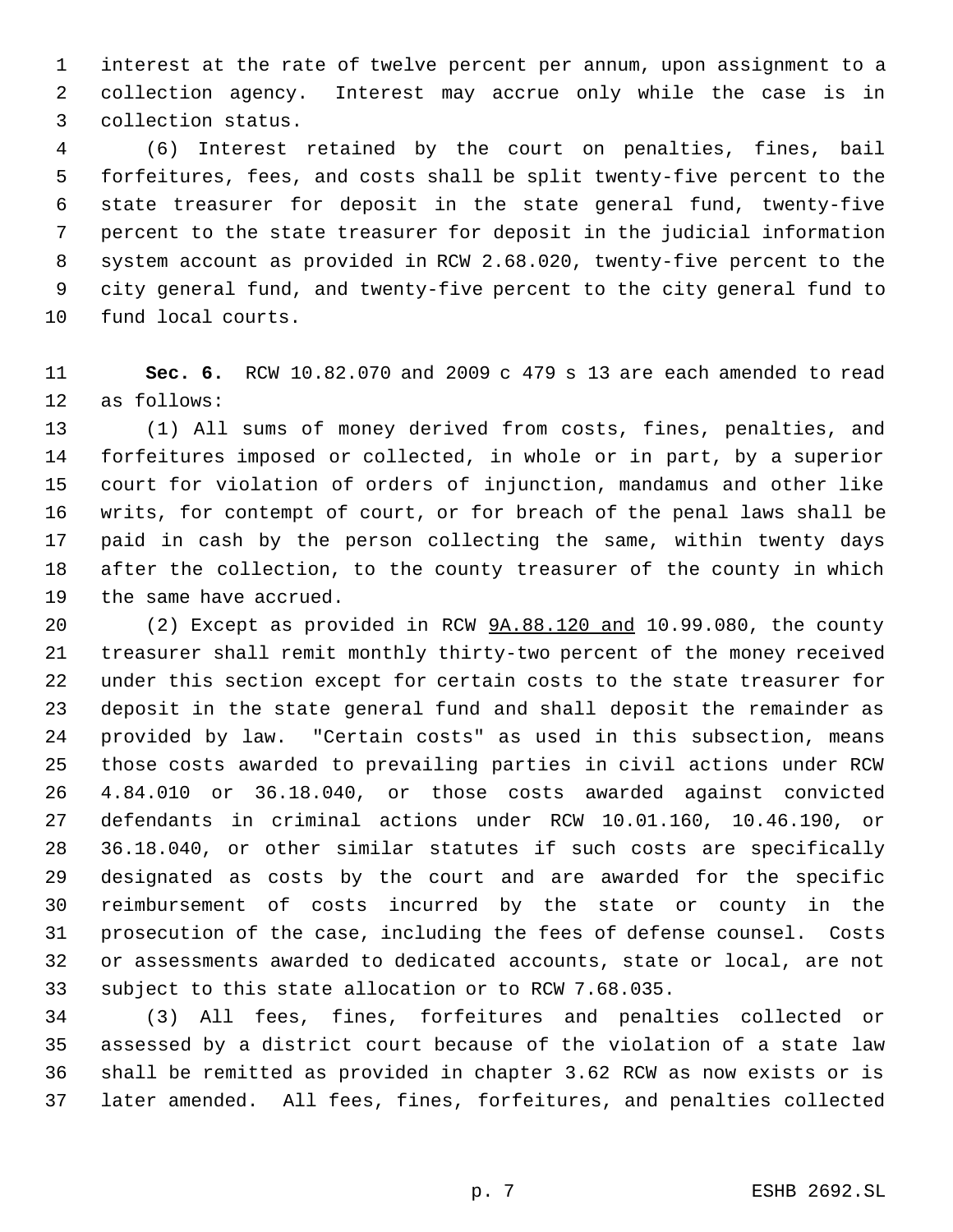or assessed by a superior court in cases on appeal from a lower court shall be remitted to the municipal or district court from which the cases were appealed.

 **Sec. 7.** RCW 35.20.220 and 2009 c 479 s 19 are each amended to read as follows:

 (1) The chief clerk, under the supervision and direction of the court administrator of the municipal court, shall have the custody and care of the books, papers and records of the court. The chief clerk or a deputy shall be present during the session of the court and has the power to swear all witnesses and jurors, administer oaths and affidavits, and take acknowledgments. The chief clerk shall keep the records of the court and shall issue all process under his or her hand and the seal of the court. The chief clerk shall do and perform all things and have the same powers pertaining to the office as the clerks of the superior courts have in their office. He or she shall receive all fines, penalties, and fees of every kind and keep a full, accurate, and detailed account of the same. The chief clerk shall on each day pay into the city treasury all money received for the city during the day previous, with a detailed account of the same, and taking the treasurer's receipt therefor.

 (2) Except as provided in RCW 9A.88.120 and 10.99.080, the city treasurer shall remit monthly thirty-two percent of the noninterest money received under this section, other than for parking infractions and certain costs to the state treasurer. "Certain costs" as used in this subsection, means those costs awarded to prevailing parties in civil actions under RCW 4.84.010 or 36.18.040, or those costs awarded against convicted defendants in criminal actions under RCW 10.01.160, 10.46.190, or 36.18.040, or other similar statutes if such costs are specifically designated as costs by the court and are awarded for the specific reimbursement of costs incurred by the state, county, city, or town in the prosecution of the case, including the fees of defense counsel. Money remitted under this subsection to the state treasurer shall be deposited in the state general fund.

 (3) The balance of the noninterest money received under this section shall be retained by the city and deposited as provided by law. (4) Penalties, fines, bail forfeitures, fees, and costs may accrue